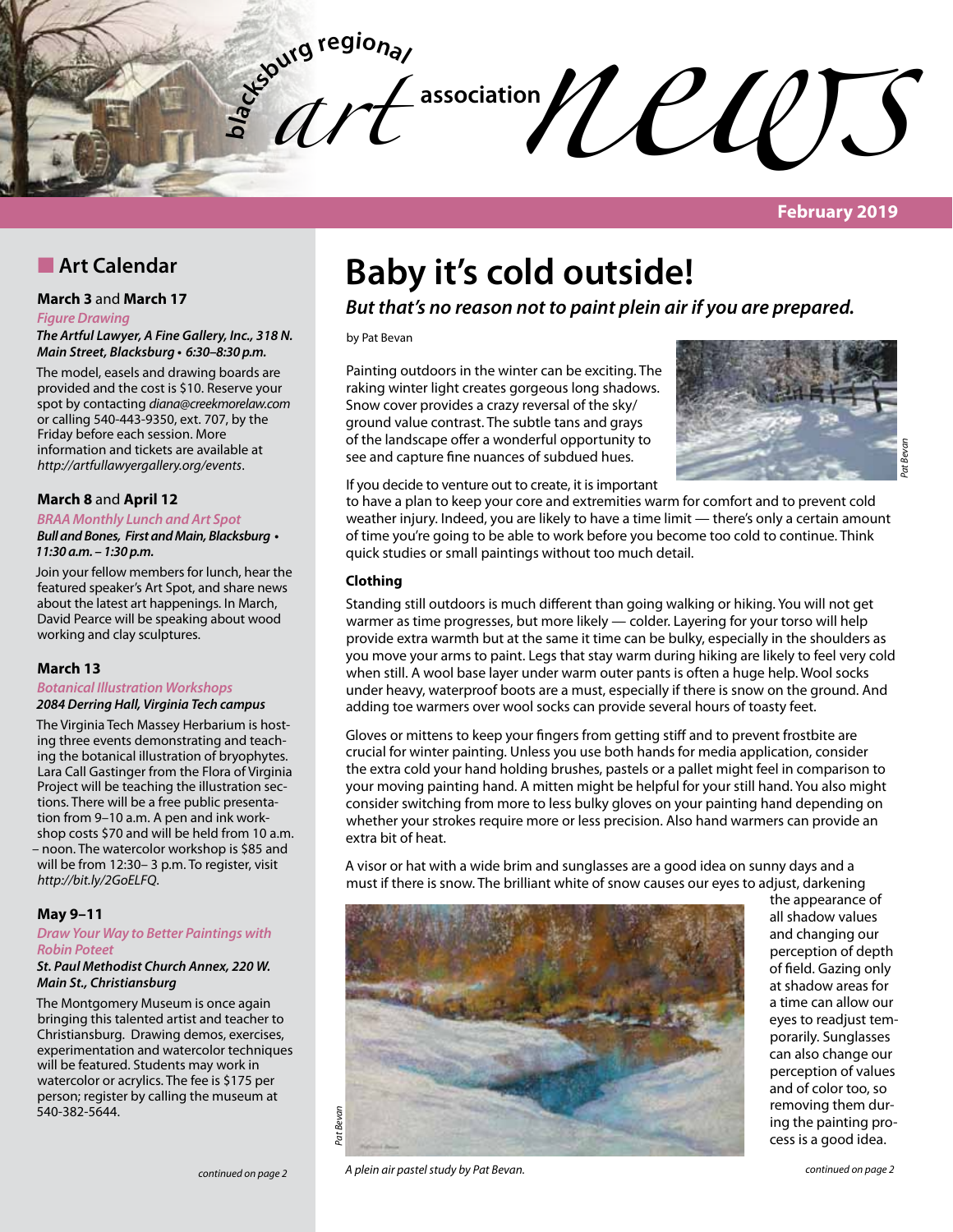### ■ **Calendar** *continued from page 1*

#### **June 13**

#### **Opening Reception, New River Art Juried**  *Biennial Exhibition*

#### **Moss Arts Center, Virginia Tech • 5–7 p.m.**

Be among the first to view the exhibition and hear the presentation of awards. Works will be displayed until August 3.

#### **July 12–14**

#### **Quilting Workshop**

#### **Warm Hearth Village Center, Blacksburg**

Paula Golden, internationally recognized fabric artist, will be teaching a quilting workshop. Watch for more information or contact *charlotteychan@gmail.com* to express your interest in attending.

#### **July 20**

#### *Art and Breakfast at the Market* **Draper Road, Blacksburg • 9 a.m. – 2 p.m.**

Have breakfast, listen to music, and stroll this sidewalk exposition of unique works where you'll find paintings, collages, photography, sculpture, and more.

#### **September 27–29**

**Yupo Workshop Warm Hearth Village Center, Blacksburg** 

Popular water media artist, Jesi Pace Berkeley will be teaching this workshop on how to create exciting effects on the synthetic paper known as Yupo. Watch for more information or contact *charlotteychan@gmail.com* to express your interest in attending.

### **Cold outside!** *continued from page 1*

Finally consider clothing colors. Black or dark neutral hues help prevent unwanted colors from reflecting back onto your painting surface while working in the sun.

#### **Hydration and Nourishment**

In winter, we tend to go for longer periods without water, not realizing that breathing cold and dry air causes the body to lose significant amounts of fluid. Cold weather also tends to move body fluids from your extremities to your core, increasing your urine output and adding to dehydration. So when you're out in the cold, don't rely on thirst to tell you when you need to drink. Drink often and before you're thirsty.

To avoid dehydration in cold weather:

- • Take fluids with you.
- If you don't feel like drinking water, drink a warm non-caffeinated drink, such as hot herbal tea to help the body stay hydrated.
- Drink often, even if you are not thirsty.
- Don't consume fluids that can dehydrate the body, including alcohol, carbonated drinks and caffeinated drinks.

Finally, if you are outside for a long time, don't forget to snack. The body's process of metabolism will likely make you feel warmer.

#### **Painting Supplies**

When you are painting in cold weather it also is important to consider your painting supplies. Are they temperature sensitive? If you paint with soft pastels you should not notice changes in your supplies. If you paint with oil, you might find that your colors gets a little more stiff and difficult to mix. Some artists thin their paints with turpentine or linseed oil to allow the paint to flow more freely in colder weather.

If you paint with water-soluble paint such as watercolor or acrylics, your main issue is freezing water. One artist discovered that adding a small amount of vodka into the wash water kept the pigments from freezing on palette and paper. The ratio suggested for the mix is approximately one part vodka to five parts water.

With this quick primer in hand, don't let the cold weather keep you from painting outdoors in chilly temperatures. Know your limits, gather your winter weather gear, and get outside to paint. What adventures await!

# **Don't let this be your last issue!**

Membership fees for 2019 were due **Dec. 31**. Those who have not renewed their memberships will not receive newsletter mailings beginning in March. To download a membership form, select the join/forms tab at:

*https://www.blacksburgart.org/* Those who have joined after Oct. 1 do not have to pay another fee for the following year. If you are over the age of 80, you do not have to pay for membership, but need to submit a form to indicate your desire to stay involved and receive BRAA communications. For more information, contact Rafael Bedia at *bediari1@cox.net*.



The day-long "play date" was held at the Warm Hearth Village Center in Blacksburg and was offered free for participants.

*Kirk Carter had a prolific day (right) and shares his work with the group (above).*

# **Exploring Gelli Plate Techniques**

BRAA members interested in creating water media images with Gelli plates gathered on Feb. 2 to share tips and techniques.

*Gerri Young*

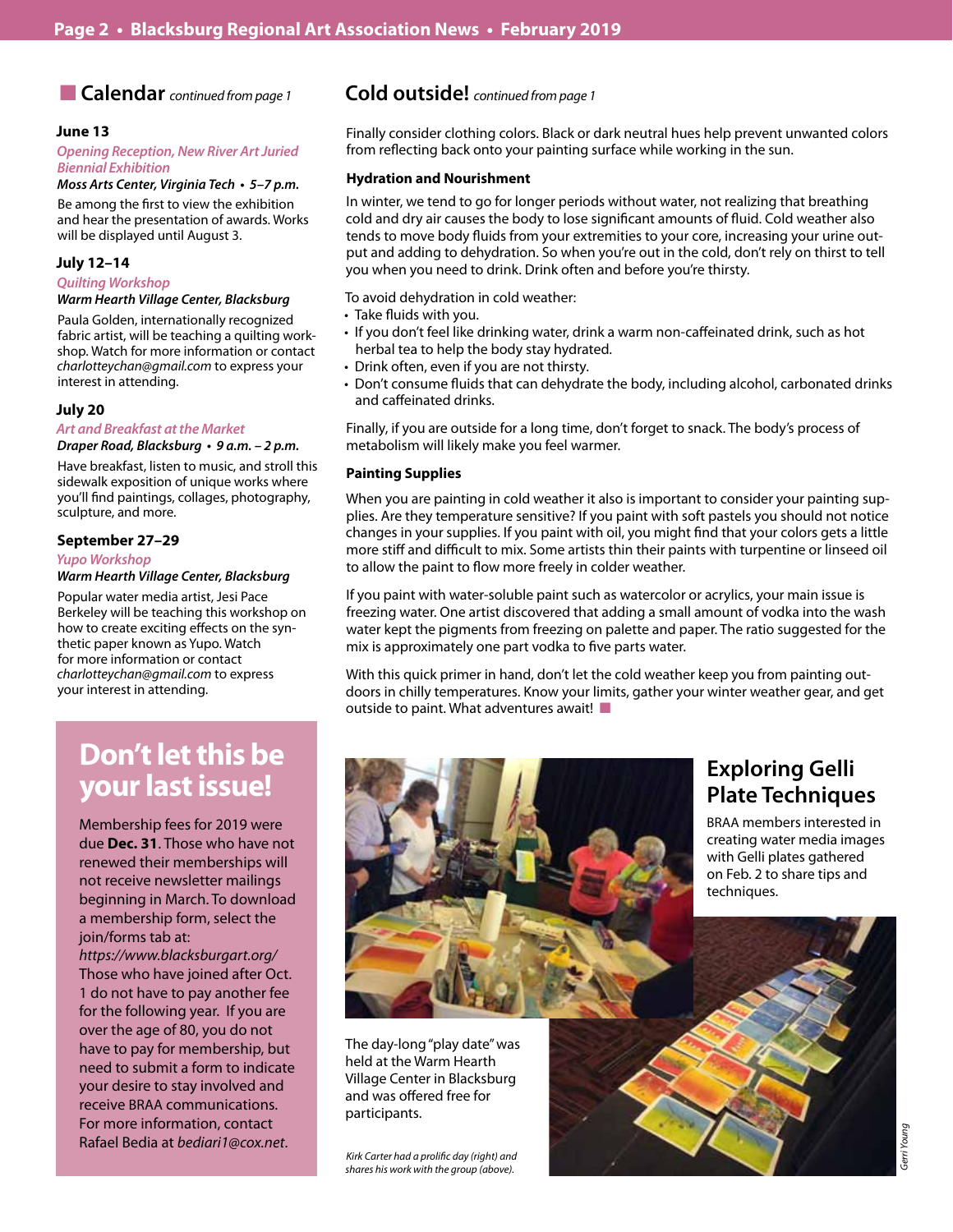# **H'Arts on Main 2019**

Months of hard work and planning are now behind the Montgomery Museum and Great Road on Main team as the event came to fruition Feb. 15-16.

Eighteen artists offered their works for sale in two of the largest spaces of the facility. The variety offered included paintings, jewelry, sculpture, photography, pottery and more. Artists came from Floyd, Christiansburg, Blacksburg and Pulaski.



*Ruth Lefko arranges her art display during H'Arts on Main.*

Still more artists participated by directing workshops for children in which vacant seats were happily filled by parents!

Evening hours were filled with the art of music and speaking as ticket holders enjoyed lectures by historian Scott Crawford and visual artist P. Buckley Moss. The world of music was represented by the Classic Strings Duo of Christiansburg, Justin Craig of Blacksburg, Harry Lester of Georgia and the Loose Strings Band of Galax, Va.

**Sue Farrar**, director of the Montgomery Museum appreciates all who participated. "This is our second annual H'Arts event in the Great Road on Main," said Sue. "We use this weekend as a fund raiser for the museum and to give as many artists as possible in our area a place to showcase and sell their work in the comfort of the indoors in winter."

"It takes the efforts of many people to pull these two days together and I would like to thank all those who participated," she continued, "especially our planning committee and museum board members."

"We learn something to do different every year and would appreciate any comments from both artists and attendees regarding how we can make it better next year. A special thanks to Sherri Box of Events by Sherri, who has energetically headed the project from the beginning," Sue stated. "Also to Alex Crookshanks, a graphic artist in Blacksburg, for designing our wonderful logo."

Comments concerning the event may be sent to *director@montgomerymuseum.org*.



*The childrens' workshops were a popular feature during the H'Arts on Main event. The effort was organized by Linda Correll and supported by BRAA.*

# **Tri-State Sculptors to hold annual conference in Radford**

Member Larry Bechtel reports the annual conference of the Tri-State Sculptors will be held October 3–5 at Radford University's SELU conservancy near campus. Artists and appreciators are invited to attend. The schedule is just now being put together but Charlie Brouwer will be speaking on Friday night, and possibly participating in cooperative environmental artworks at SELU on Saturday. There will be another speaker on Saturday evening. The conference features workshops, informational sessions (such as a slide show and commentary on "the arts in Cuba") and demonstrations of such arts/crafts as blacksmithing and glass blowing at the Art Annex. For more information, contact *larrybechtel@rocketmail.com*. More notices to follow!

## **Now Showing**

**January 15 – April 15** (except where indicated otherwise)

**Lisa Acciai**, Zeppoli's, Blacksburg

**Charlotte** and **Riley Chan**, Virginia Tech Women's Center

**Paula Golden,** Long and Foster, Blacksburg

**Sidra Kaluszka**, Montgomery Museum, Christiansburg (thru February)

**Teri Hoover**, Blacksburg branch of the Montgomery–Floyd Regional Library

**Diana Law**, Main Street Inn, Blacksburg

**Ruth Lefko**, Blacksburg Transit

**Maxine Lyons**, Blue Ridge Cancer Care, Blacksburg

**Cheryl Mackian**, Brown Insurance, Blacksburg

**Sally Mook**, Pointe West Management, Blacksburg

**David Pearce**, First Bank & Trust, Christiansburg

**Robi Sallee**, Shaheen Law Firm, Blacksburg

**Linda Weatherly Shroyer**, See Mark Optical, Blacksburg

**Lois Stephens**, Bluefield College, Bluefield, Virginia (thru April 12)

**Lisabeth Weisband**, Holtzman Alumni Center Gallery, Virginia Tech (thru May)

**Shaun Whiteside**, Montgomery Museum, Christiansburg (thru February)

**Norma Woodward**, Glade Church, Blacksburg

*"Artists do not own the*  **meaning of their work."** **~ Roberta Smith**

**HURRY!** Entry deadline for New River Art Juried Biennial is **March 1**. See page 4.